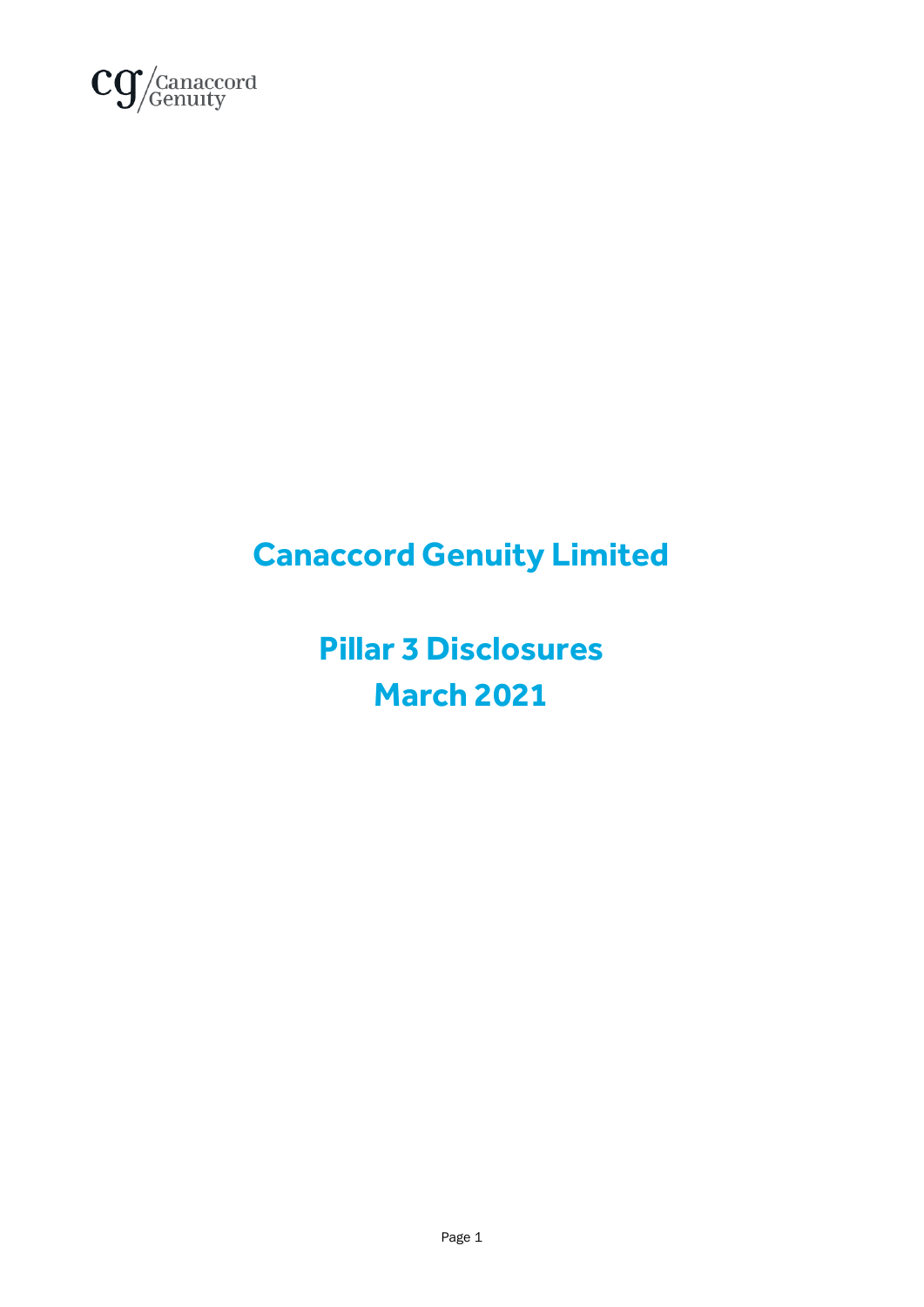#### Contents

| 1.    |                                                                                 |  |
|-------|---------------------------------------------------------------------------------|--|
| 1.1   |                                                                                 |  |
| 1.2   |                                                                                 |  |
| 1.3.  |                                                                                 |  |
| 1.4.  |                                                                                 |  |
| 1.5.  |                                                                                 |  |
| 2.    |                                                                                 |  |
| 2.1.  |                                                                                 |  |
| 3.    |                                                                                 |  |
| 3.1   |                                                                                 |  |
| 3.2.  |                                                                                 |  |
| 3.3.  |                                                                                 |  |
| 4.    |                                                                                 |  |
| 4.1.  |                                                                                 |  |
|       |                                                                                 |  |
| 4.2.  |                                                                                 |  |
| 4.3.  |                                                                                 |  |
| 4.4.  |                                                                                 |  |
| 5.    |                                                                                 |  |
| 6.    |                                                                                 |  |
| 6.1.  |                                                                                 |  |
| 6.2.  |                                                                                 |  |
| 7.    |                                                                                 |  |
| 8.    |                                                                                 |  |
| 8.1.  |                                                                                 |  |
| 8.2.  |                                                                                 |  |
| 9.    |                                                                                 |  |
| 9.1   |                                                                                 |  |
| 9.2.  |                                                                                 |  |
| 10.   |                                                                                 |  |
| 11.   |                                                                                 |  |
| 12.   | Exposure to interest rate risk on positions not included in the trading book 14 |  |
| 13.   |                                                                                 |  |
|       |                                                                                 |  |
|       |                                                                                 |  |
| 133   |                                                                                 |  |
| 13.4. |                                                                                 |  |
| 13.5. |                                                                                 |  |
| 13.6. |                                                                                 |  |
|       |                                                                                 |  |
| 14.   |                                                                                 |  |
| 15.   |                                                                                 |  |

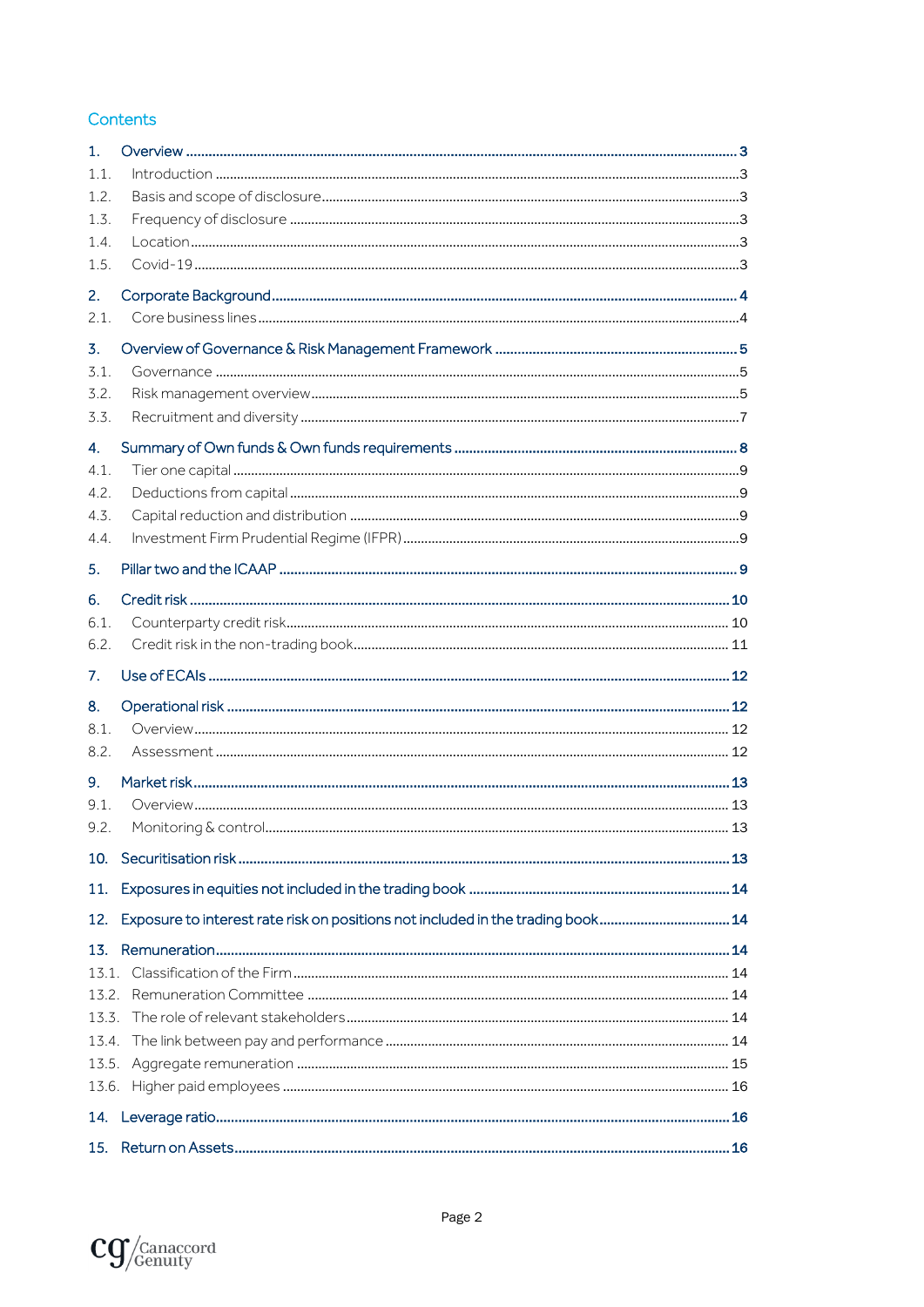### <span id="page-2-0"></span>1. Overview

#### <span id="page-2-1"></span>1.1. Introduction

The Capital Requirements Regulation ("CRR") and Capital Requirements Directive ("CRD"), which together comprise CRD IV, are applicable across the European Union ("EU"). CRD IV remains applicable to the UK as a result of the European Union (Withdrawal Agreement) Act 2020 which came into force upon the UK's departure from the EU on 31<sup>st</sup> January 2020. The following disclosures for Canaccord Genuity Limited ("CGL" or "the Firm") are prepared in accordance with CRD IV, which sets out certain capital adequacy requirements standards and disclosure requirements to be implemented by regulated firms. CRD IV consists of three pillars:

- Pillar one specifies the minimum amount of capital that a firm is required to hold in order to support its business activities;
- Pillar two requires a firm to undertake an internal assessment of whether it needs to hold additional capital to support the risks it faces, and to document this in an Internal Capital Adequacy Assessment Process ("ICAAP");
- Pillar three specifies the disclosures a firm is required to make about its capital, risk exposures and risk assessment process.

#### <span id="page-2-2"></span>1.2. Basis and scope of disclosure

These disclosures are for CGL (FRN: 182011) on an entity, or solo, basis. CGL is a full scope 730k IFPRU firm and is subject to the provisions of the FCA's IFPRU handbook (Prudential sourcebook for Investment Firms). This report is not required to be reviewed by the Firm's auditor but has been considered and approved by the Firm's governing body.

#### <span id="page-2-3"></span>1.3. Frequency of disclosure

This report will be updated to reflect any significant changes to the Firm's business profile and in any case at least annually. Unless otherwise stated, all figures are as at 31 March 2021, the Firm's financial year end, with comparative figures for 31 March 2020 where relevant.

#### <span id="page-2-4"></span>1.4. Location

This report is available on the Firm's website at [www.canaccordgenuity.com](http://www.canaccordgenuity.com/) under the UK Regulatory and Legal Disclosures section.

#### <span id="page-2-5"></span>1.5. Covid-19

The global outbreak of COVID-19 and the declaration of a pandemic by the World Health Organization in March 2020 caused a significant disruption in economic activity and impacted the normal operation of the Company's business. In the early stages of the outbreak, the Company reviewed its Disaster Recovery Plan in preparation of an escalation of the outbreak. This included the setup of low-latency remote access trading systems for trading desks, updates of

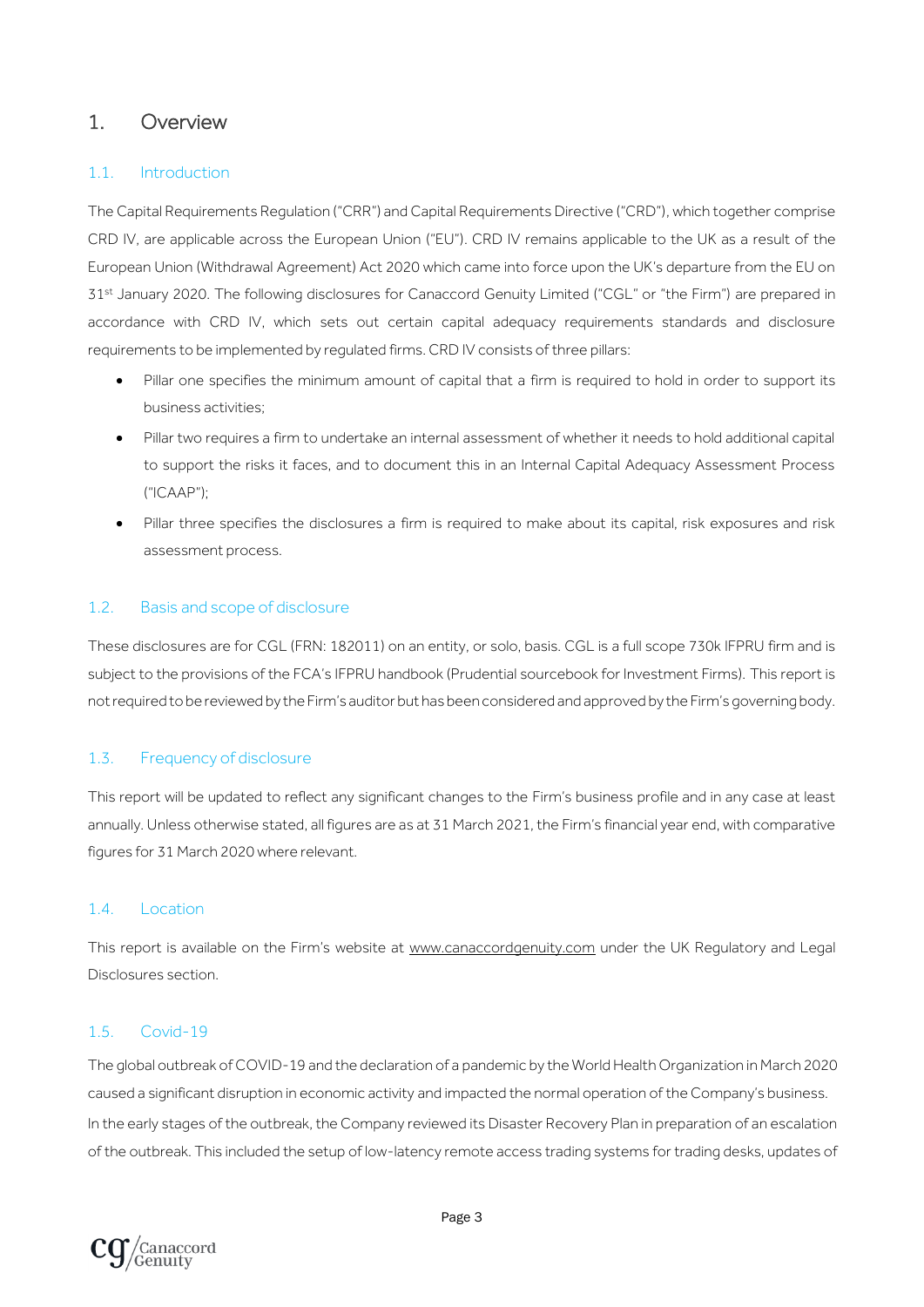technology solutions and the network infrastructure, load testing of remote access systems, and policy and procedural enhancements to reduce the need for manual processes to ensure the smooth operations of the business in the event of a remote working environment. These steps operated successfully throughout the year ended 31 March 2021. The Company also demonstrated its ability to attract new business during the year by increasing its retained client base by 37%.

Despite the success of the vaccination program, both domestically and internationally, the global economy is still not expected to return to pre-COVID conditions in the near-term. Consequently, although the Company's operating resilience has been successful to date, there is a risk that such systems, processes, and procedures may not be successful in the event of future pandemics or in the event that conditions under the COVID-19 pandemic deteriorate or persist for an extended period of time.

In view of the above CGL has continued with the decision made last year to reduce it trading positions to minimise the Firms exposure (net Market Making books of £3m) whilst maintaining operational capacity and liquidity in the markets.

### <span id="page-3-0"></span>2. Corporate Background

CGL is a wholly owned direct subsidiary of Canaccord Genuity Group Inc. ("CGGI" or "Canaccord"), a publicly listed company on the Toronto Stock Exchange. Through its principal subsidiaries, CGGI is a leading independent, fullservice financial services firm, with operations in two principal segments of the securities industry: wealth management and global capital markets.

#### <span id="page-3-1"></span>2.1. Core business lines

The Firm operates as a single integrated Capital Markets business out of its head office in London. Within the overall Capital Markets segment, the business can be sub-divided into six main teams: The Equities Team, Advisory, Quest, Trading, Specialist Desks and Support. These verticals were created as a proactive response in anticipation of MiFID II challenges and with the aim to create better ownership of both revenue and costs, to create a leaner more client focused Firm, to align risk and compensation with each respective business and to increase sustainability. As at 31 March 2021 CGL had 81 retained clients for which it acts as nominated adviser and/or broker, and for whom it provides ongoing corporate finance advice, feedback on investor opinion and guidance on the client's continuing market obligations.



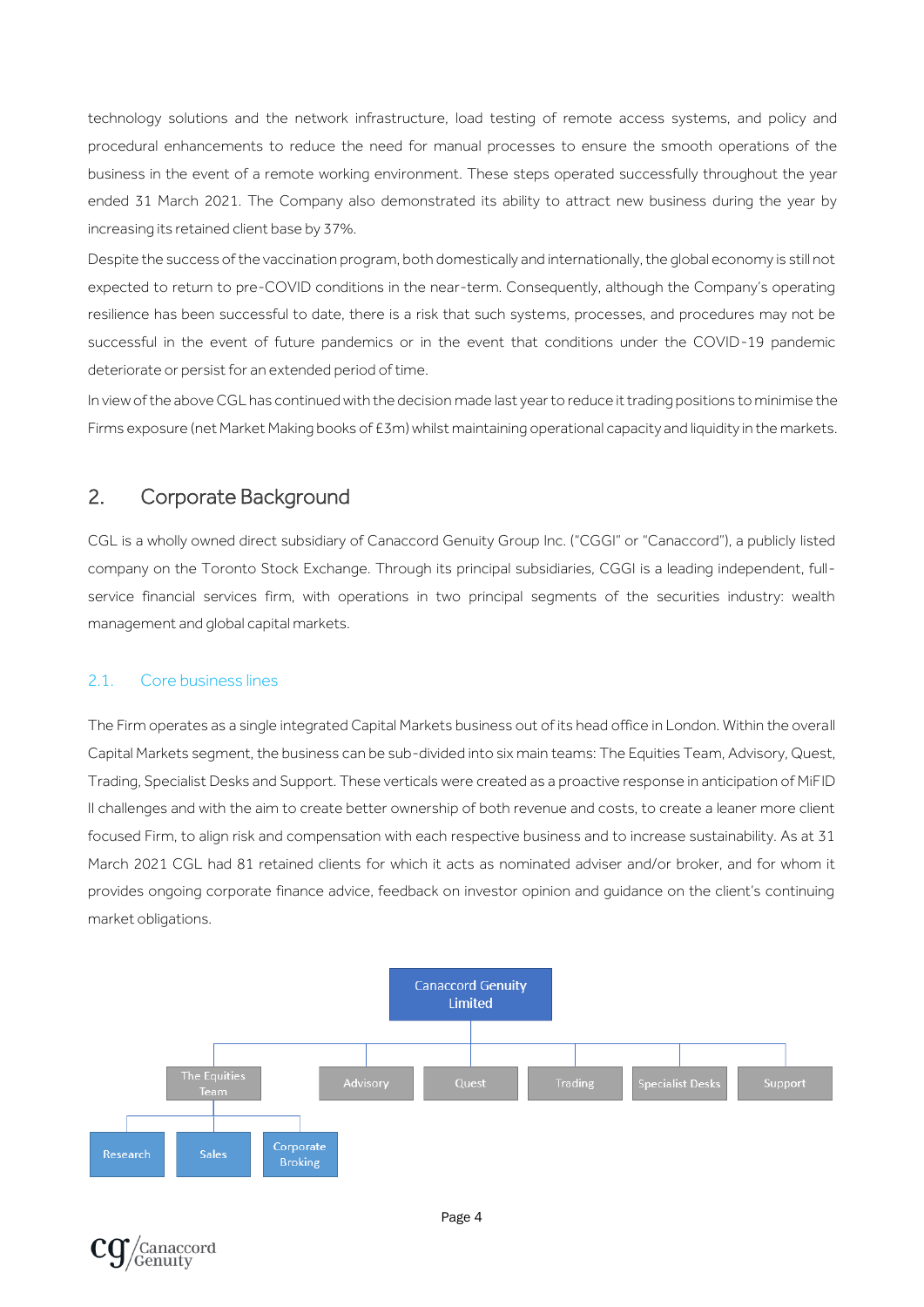### <span id="page-4-0"></span>3. Overview of Governance & Risk Management Framework

#### <span id="page-4-1"></span>3.1. Governance

CGL operates with independent Board and Audit and Risk Committees, which are headed by an independent nonexecutive Chair. Membership of the Board includes a non-executive Chairman, an independent non-executive director, one executive director from the UK and two non-executive directors who also sit on the Group Board. The Board, Audit Committee and Risk Committees operate within defined terms of reference which include clear objectives, authorities and requirements for management information. They also receive the minutes from other sub-committees.

The Executive Committee represents the principal forum for conducting the business of the Firm and takes day-today responsibility for the efficient running of the business. In addition, the Executive Committee is responsible for the implementation of Board approved strategies and plans.

The Chief Financial Officer has the responsibility to review this document at a minimum each year and implement any required changes. The Risk & Compliance Committee will evaluate any suggested changes and present them to the Audit Committee. CGL's Audit Committee has the authority to approve this policy and any changes to the policy.

The Risk and Compliance Committee is responsible for ensuring that appropriate risk mitigation is in place, and that the control environment is commensurate to the Firm's needs, based on the strategy adopted by the Firm's Board. Accordingly, it receives various management information from Finance & Risk, Compliance, IT, and Operations.

It also acts as management's tool for implementing policy directed by the Executive Committee and is responsible for co-ordinating the Firm's approach to fighting financial crime.

#### <span id="page-4-2"></span>3.2. Risk management overview

The Firm utilises the same Enterprise Risk Management ("ERM") methodology that is applied globally across the CGGI Group and which is discussed in more detail below. This requires a systematic approach to the risk management process which encompasses all functional areas and necessitates ongoing communication, judgment and knowledge of the business, products and markets. The Firm is responsible for its local implementation of risk management policies and to ensure there is a clear organisational structure with defined layers of responsibility throughout the Firm.

A cornerstone of the Firm's risk philosophy is that all employees at every level are responsible for the management and escalation of risks. This first line of defence includes responsibility for managing risk within prescribed limits by department heads and trading desk managers. Second lines of defence are provided by the Compliance and Risk Management functions which are further complemented by Internal Audit which provides a third line of defence. The monitoring and control of risk exposure is conducted through a variety of separate, but complementary, financial, credit, operational, and compliance reporting systems.

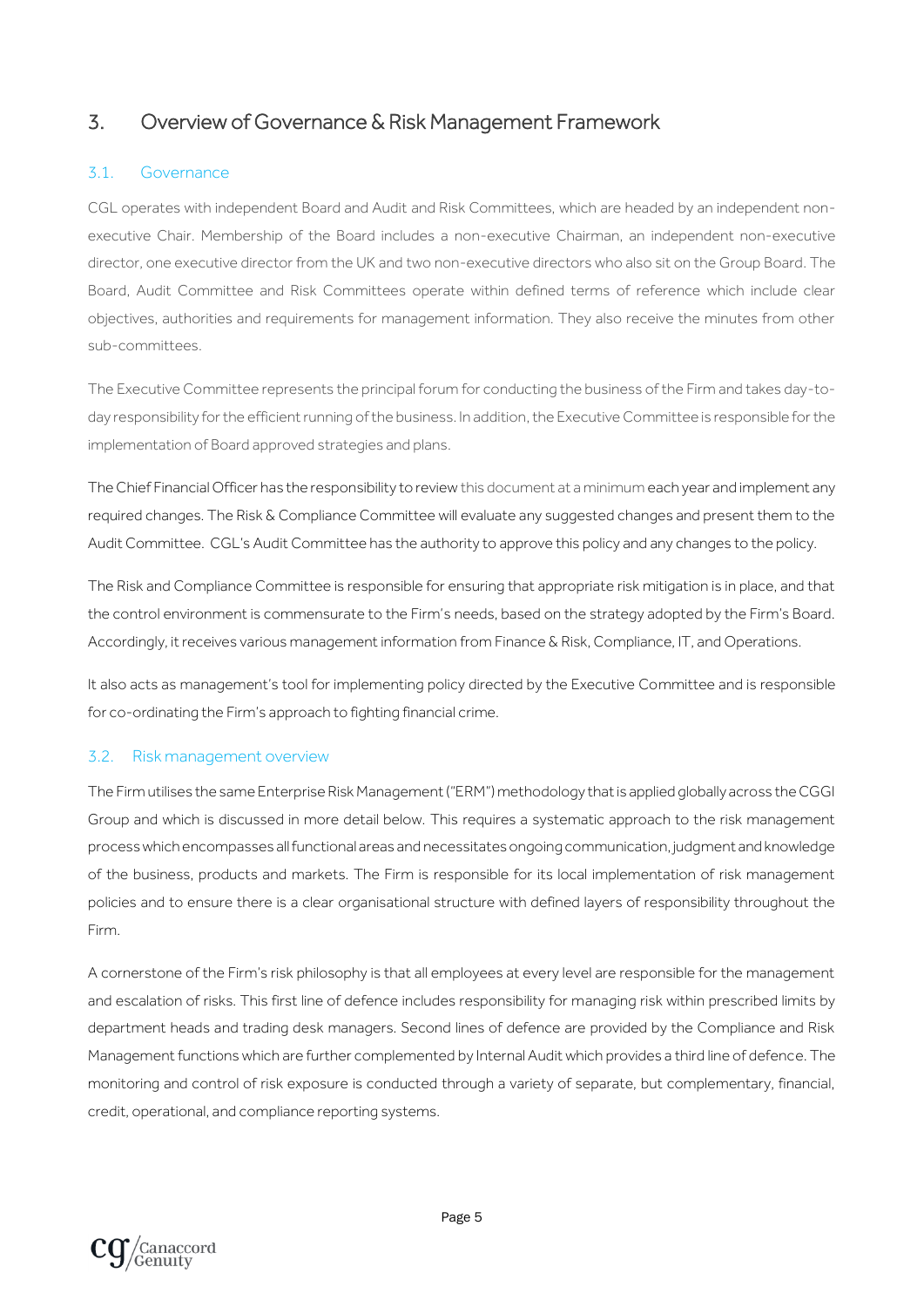The Board has delegated day to day responsibility to the Executive Committee and other appropriate sub committees but meets at least quarterly and considers reports from a number of areas of the business including Finance and Compliance.

Both the Firm's Audit Committee and Risk Committee meet quarterly and are chaired by an independent nonexecutive director with membership including the Board's other independent non-executive director. The Committees are also attended by the Chief Executive Officer ("CEO"), Chief Financial Officer ("CFO"), Head of Compliance, internal and external audit as required. The Risk Committee's terms of reference include review of the risk management framework and reported exceptions. The Audit Committee is instead responsible for considering plans and reports from both the external and internal auditors.

The Executive Committee is chaired by the CEO and meets fortnightly. The Executive Committee is the principal forum for conducting the business of the Firm and takes day-to-day responsibility for the efficient running of the business. The Committee is responsible for the implementation of Board strategy, and to ensure the Executive Committee remains informed on financial and risk matters, the Finance department produces one extensive monthly information packs and one quarterly.

The first of these, the Management Information Report, highlights the financial performance and position of the UK Capital Markets Group, both overall and by entity. The report contains a detailed review of revenue and expenditure current performance, monthly trends and comparison to budget. It also contains balance sheet information and an analysis of own funds and own funds requirements. Further general analytics include commission and trading results by client/stock and revenue generated from corporate finance transactions.

The Key Risk Indicator ("KRI") quarterly report highlights a number of financial and operational risk indicators presented in the form of a summary risk dashboard. The dashboard presents a clear snapshot of each risk and allocates a red, amber or green status to it. Whilst the green flags are still reviewed for completeness, particular attention is given to amber and red flags allowing users to quickly focus on the key areas under which the Firm can then allocate resources. Financial risks currently reported include:

- Book positions values against book limits
- Stale position summary
- Foreign currency exposure summary
- Asset impairment summary
- Asset concentration risk
- Failed trade statistics
- ILAA liquidity metrics
- Free delivery statistics
- Large exposure statistics
- Insurance coverage
- Ops control statistics

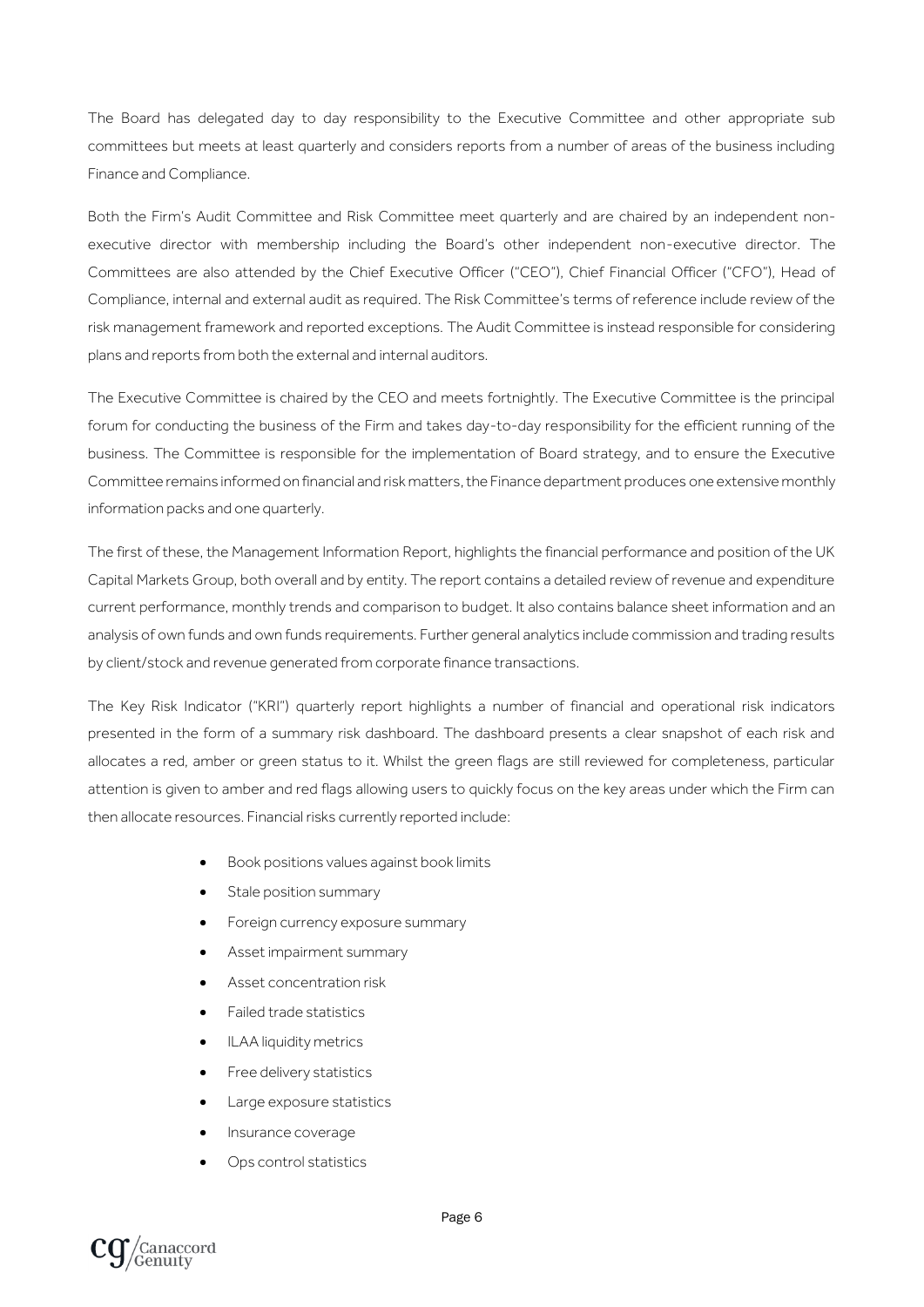- Risk policy document reporting
- Treasury statistics (cash recs, balances and FX transactions)

The Risk & Compliance Committee is specifically responsible for monitoring risk exposure and for the general oversight of the risk management process. This Committee meets weekly and is attended by the head of each operating area, along with a representative from the trading floor. Further representatives from the business attend as necessary. The Firm has taken the view that the management of risk is best achieved by embedding this process within function heads and the sub committees. Whilst the risk management function within the Firm reports to the Risk & Compliance Committee, it is the joint responsibilities of the CFO and the Head of Legal and Compliance for daily risk management and to report on their areas of risk management to this committee.

Whilst various risk reports are reviewed at each weekly meeting of the Risk and Compliance Committee, which is responsible for identifying risks and developing appropriate risk mitigation strategies, the KRI report which presents a summary of these findings, is reviewed on a quarterly basis. The Risk and Compliance Committee helps to shape the content and detail included within the KRI report. The Compliance department also has a comprehensive monitoring programme as approved by the Executive Committee which is reported to the Risk and Compliance Committee.

The Firm has outsourced its internal audit function to chartered accountants, BDO, which allows it to benefit from a range of specialist skills in cases where individual audits require such expertise. The internal audit function reports directly to the Head of the Audit Committee. The internal audit plan is derived from a risk-based approach and is compiled from known risk areas identified by both the Risk & Compliance and Audit Committee. All internal audit reports are tabled at the Audit Committee. In addition to the Firm's own internal audit arrangements, the CGGI Group internal audit function has oversight of the UK and performs regular Internal Control over Financial Reporting ("ICFR"). The output of ICFR reviews is reported to the Audit Committee and shared with Ernst & Young, the Firm's external auditor.

#### <span id="page-6-0"></span>3.3. Recruitment and diversity

The current and future needs of the Firm including equality and diversity are considered as part of the recruitment process. Board and committee membership, along with succession planning, draws upon a range of criteria including relevant skills and expertise, suitability for the role, and relevant knowledge in order to achieve a balanced approach to challenge and decision making.

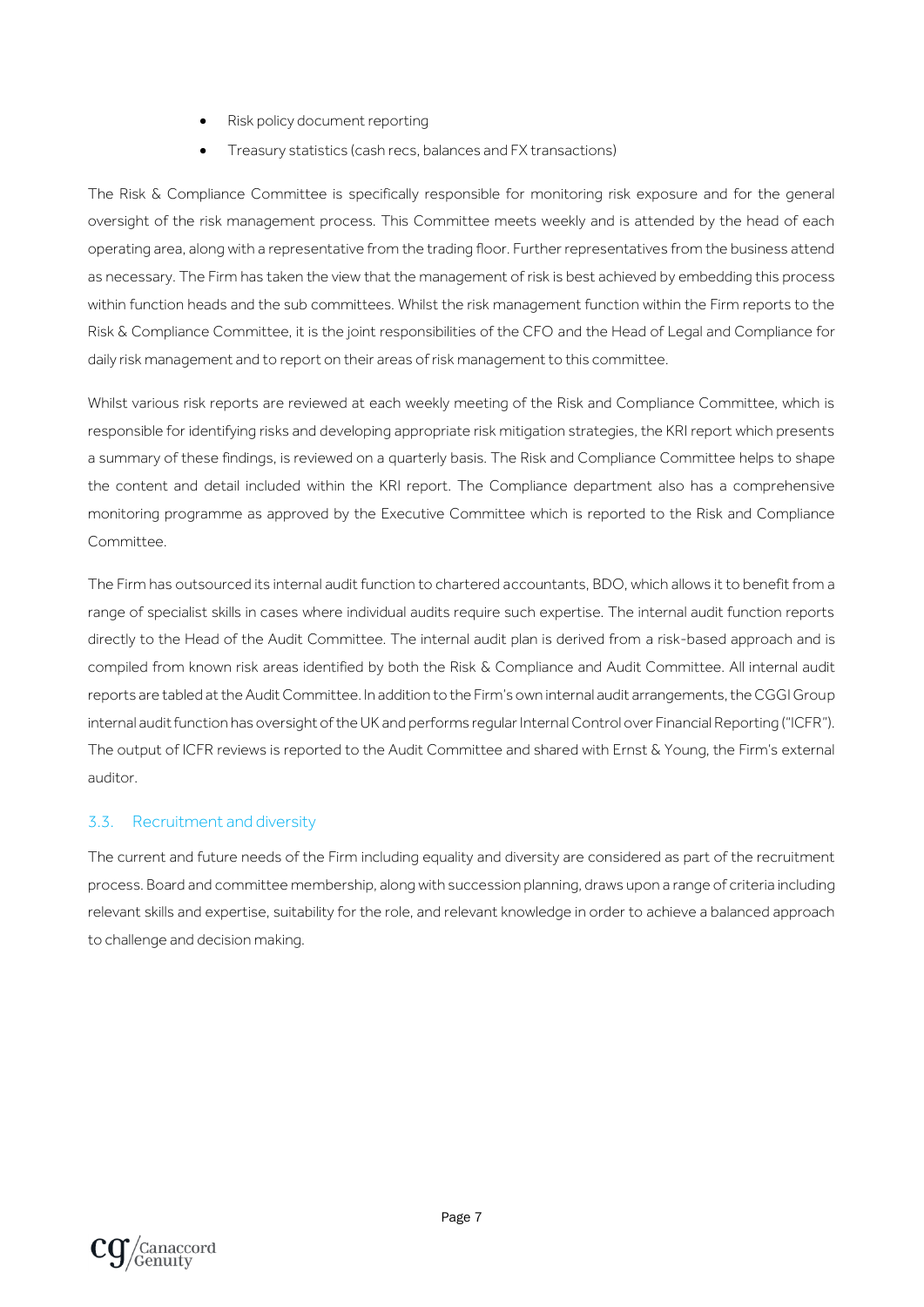## <span id="page-7-0"></span>4. Summary of Own funds & Own funds requirements

The table below sets out the Firm's Own funds and Pillar One requirements, as at 31 March 2021.

| Pillar One own funds and requirements  | £m    |
|----------------------------------------|-------|
| Common Equity Tier 1 capital (CET 1)   |       |
| Share capital                          | 35.0  |
| Share premium                          | 0.0   |
| Audited reserves                       | 3.7   |
| CET 1 before deductions                | 38.7  |
|                                        |       |
| Deductions from CET 1                  |       |
| Material holdings                      | (3.8) |
| Deferred tax (losses)                  | 0.0   |
| Additional Valuation Adjustment (AVA)  | (0.0) |
| <b>Total deductions</b>                | (3.8) |
| <b>Tier 1 Capital</b>                  | 34.9  |
| <b>Total Own Funds</b>                 | 34.9  |
| Own funds requirements                 |       |
| Credit risk                            | 2.3   |
| Settlement risk                        | 0.2   |
| Market Risk                            |       |
| Equities                               | 0.3   |
| CIUs                                   | 0.1   |
| Interest rates                         | 0.3   |
| Foreign exchange                       | 0.0   |
|                                        | 0.7   |
| Operational Risk                       | 8.4   |
| <b>Total Requirements</b>              | 11.6  |
| Surplus Own Funds                      | 23.3  |
| Pillar One Risk Weighted Assets (RWAs) | 145.6 |
| Ratios (as a % of RWAs)                |       |
| CET <sub>1</sub>                       | 24.0% |
| Tier 1                                 | 24.0% |
| Own Funds                              | 24.0% |

\*Foreign exchange risk requirementfor the period ending 31 March 2021 was £7,511.

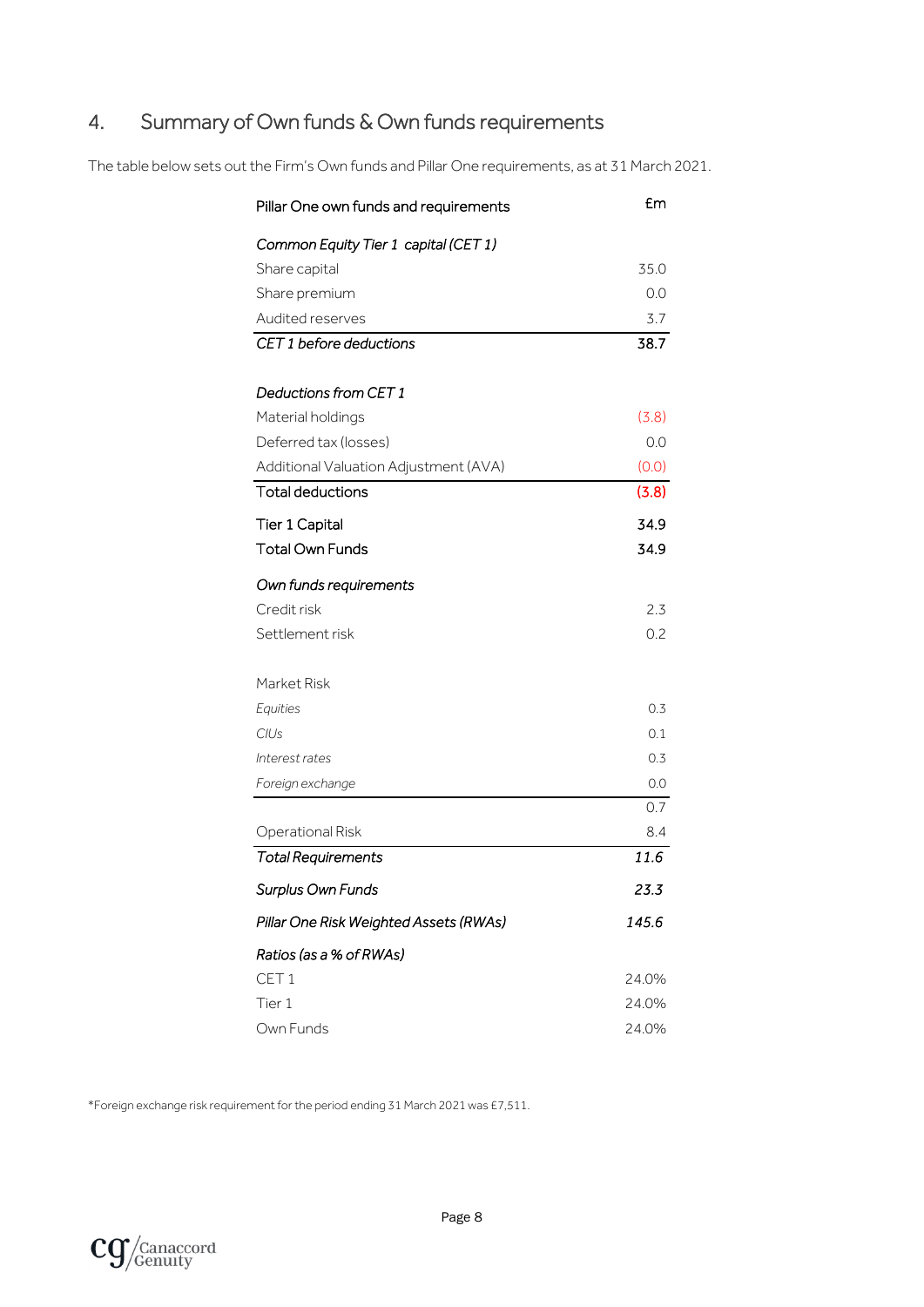#### <span id="page-8-0"></span>4.1. Tier one capital

Tier one capital comprises share capital of £35.0m and positive reserves of £3.7m. The total, of £38.7m, is eligible CET 1 and the Firm has no other forms of tier one capital. The £3.7m reserves exclude the profit after tax for the year ended 31 March 2021 which only became eligible for inclusion in CET1 following the signing of the Firm's fiscal 2021 Report and Financial Statements.

#### <span id="page-8-1"></span>4.2. Deductions from capital

Deductions mainly include material holdings of £3.8m, consisting of £0.4m investment in the Firm's French subsidiary and £3.4m advanced to an Employee Benefits Trust. The latter has been used to purchase shares in CGGI in order to satisfy outstanding share awards granted to the Firm's employees.

#### <span id="page-8-2"></span>4.3. Capital reduction and distribution

Following the notification, and subsequent approval of the FCA, on 31st July 2020 the Firm undertook a capital reduction, creating distributable reserves to facilitate a £25m return to its parent by way of dividend in-specie via the assignment of an intercompany loan balance. The Company subsequently paid CGGI a £5.0m cash dividend in each of November 2020 and February 2021 (each 14.29 pence per share) bringing the total dividends for the year to £35.0m.

#### <span id="page-8-3"></span>4.4. Investment Firm Prudential Regime (IFPR)

The Investment Firm Prudential Regime (IFPR) is a new regime for UK MiFID investment firms which will come into force on 1 January 2022 and replaces the existing regulations. The primary aim of IFPR is to ensure that the risks faced by investment firms are better reflected in their prudential capital calculations. Under IFPR, the Firm's own funds requirement will be calculated as the higher of (a): a permanent minimum requirement (PMR) £750k, (b) a fixed overhead requirement (FOR), and (c) the sum of a number of applicable K-factors such as a percentage of assets under management.

The Firm has assessed the impact of IFPR and concluded that, although the calculation will be based on different metrics, the resultant own funds requirement will not materially differ from those currently in operation.

The new regime also introduces a new overall framework called ICARA (Internal Capital and Risk Assessment) which covers both capital and liquidity needs and consequently replaces both the existing ICAAP and ILAA for investment firms currently subject to IFPRU and BIPRU.

### <span id="page-8-4"></span>5. Pillar two and the ICAAP

As a full scope IFPRU investment firm, CGL is required to undertake an ICAAP in order to establish the level of capital it deems sufficient to support its business activities. More specifically, the ICAAP assessment is intended to determine whether the FCA Pillar One requirements of market, credit and operational risk provide an adequate level of capital to support the Firm's business. As the Firm is subject to the FCA's capital adequacy regime at a solo level,

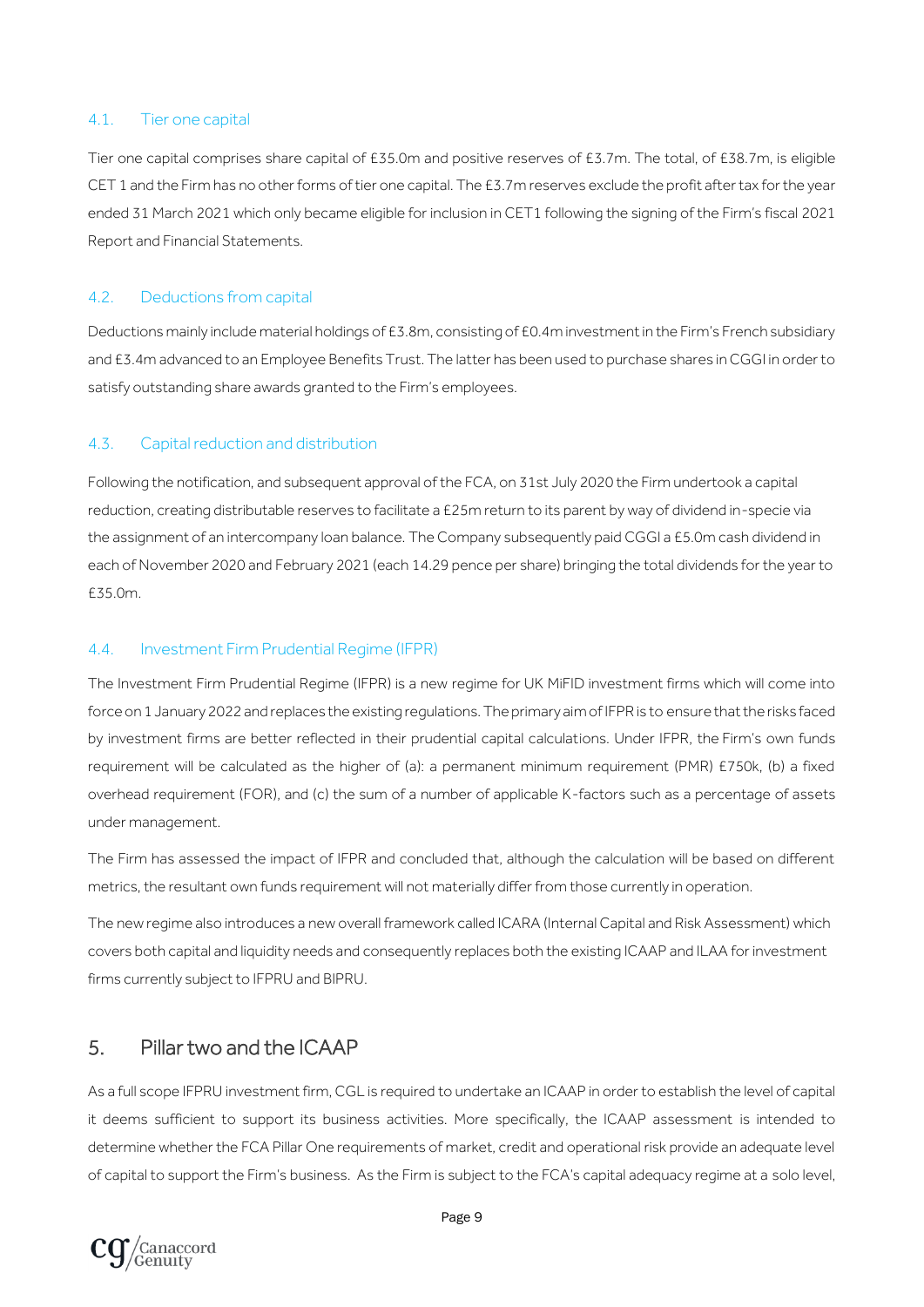the ICAAP is formulated at the CGL entity level and, accordingly, shares the same scope as the overall Pillar three disclosures.

The Firm has assessed the amount of capital it feels is necessary to hold to support the risks it faces. This was achieved through the application of the ERM methodology, which defines the level of risk appetite that the Firm is prepared to take. Risk appetite, along with capital, is apportioned by business lines and key risk categories, namely market, credit, operational and other risks.

The methodology is based on the notion of an expected loss amount for each risk category at a given confidence level over a pre-determined time horizon for each key functional area, (e.g. Trading, Sales, Research, Banking, IT, Compliance, Finance, Settlements and HR).

The calculation of these individual risk exposures enables the Firm to determine a capital requirement for the levels of risk assessed, which in turn drives the assessment of the Pillar Two requirements. The outcome is documented in the Firm's ICAAP, which has been approved by the Board.

### <span id="page-9-0"></span>6. Credit risk

Credit risk represents the risk that the Firm may suffer a financial loss arising from a counterparty failing to meet its contractual obligations. The Firm is subject to credit risk in both the trading (counterparty credit risk) and non-trading book.

#### <span id="page-9-1"></span>6.1. Counterparty credit risk

Counterparty credit risk arises from CGL's secondary trading activities which, in accordance with market practice, unsettled brought and sold security transactions are recognised gross as market receivables and payables respectively on the Firm's balance sheet.

In the case of free deliveries, these are deducted from capital resources in accordance with the requirement of CRD IV. Other unsettled trades expose the Firm to risk if the market price has moved adversely to the contracted price and therefore the exposure is effectively akin to market risk. In such cases, the Firm applies the relevant capital charge for unsettled trades as set out in the CRR.

The Firm's clients are largely entities who are authorised and regulated by the FCA, PRA, or equivalent overseas regulator and are therefore subject to a degree of independent oversight. Counterparty credit risk is managed in a number of ways. These include new client account opening procedures, which include the review and/or approval from senior business managers and Compliance.

The production and distribution of regular management information ensures senior management are made aware of material credit exposures.

The vast majority of the Firm's trades settle on a delivery versus payment basis and therefore the risk of nonsettlement is considered to be low. A daily exposure report is produced and distributed to members of the Risk and Compliance Committee showing financial exposure and absolute cash receivable by counterparty and by instrument.

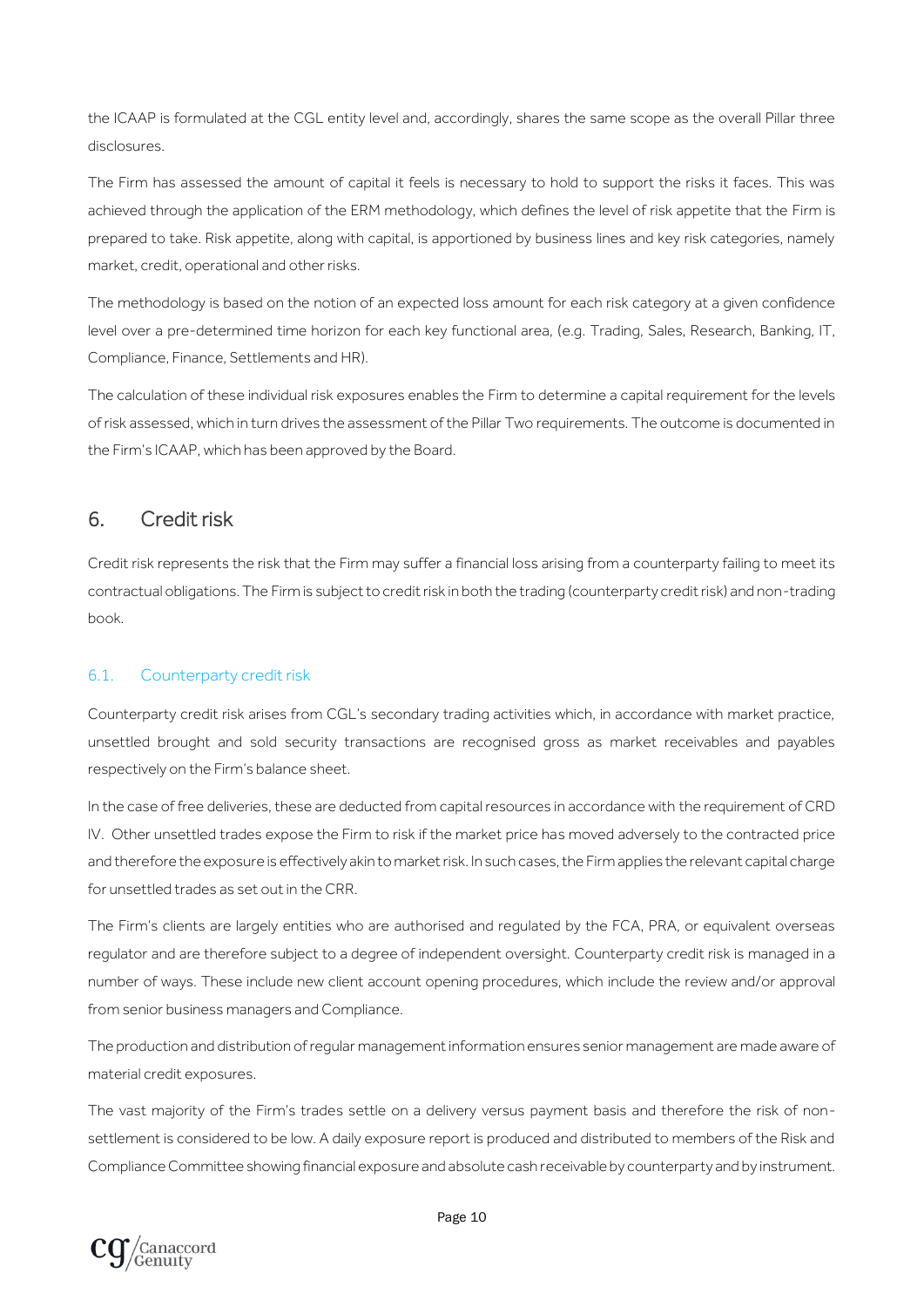#### <span id="page-10-0"></span>6.2. Credit risk in the non-trading book

With the exception of cash deposits, the majority of the Firm's credit exposures are to unrated counterparties. Accordingly, the Firm generally applies a credit risk capital component of 8% to its non-trading book risk weighted exposures, other than for cash and margin deposits which are placed with investment grade credit institutions which attract a risk weighting of 20% (i.e. a capital charge of 1.6%).

An analysis of exposures by type and geography is set out below.

| £m                                         | Exposure | Weighting | Requirement |
|--------------------------------------------|----------|-----------|-------------|
| 31 March 2021                              |          |           |             |
| <i><u><b>Institutions</b></u></i>          | 27.9     | 20%       | 0.4         |
| Corporates (incl. intercompany)            | 9.4      | 100%      | 0.7         |
| Other (incl. fixed assets and prepayments) | 9.5      | 100%      | 0.8         |
| Other (deferred tax timing differences)    | 1.9      | 250%      | 0.4         |
| Total                                      | 48.7     |           | 2.3         |

| £m                                         | Exposure | Weighting | Requirement |
|--------------------------------------------|----------|-----------|-------------|
| 31 March 2020                              |          |           |             |
| Institutions                               | 22.8     | 20%       | 0.4         |
| Corporates (incl. intercompany)            | 29.0     | 100%      | 2.3         |
| Other (incl. fixed assets and prepayments) | 2.5      | 100%      | 0.3         |
| Other (deferred tax timing differences)    | 1.3      | 250%      | 0.1         |
| Total                                      | 55.6     |           | 3.1         |

#### £m

31 March 2021

| Weighting<br>United Kingdom |          | Canada               |     | Other                |      | Total            |          |             |
|-----------------------------|----------|----------------------|-----|----------------------|------|------------------|----------|-------------|
|                             | Exposure | Requirement Exposure |     | Requirement Exposure |      | Requirement      | Exposure | Requirement |
| 20%                         | 5.1      |                      | 0.0 | 0.0                  | 22.8 | 0.31             | 27.9     | 0.4         |
| 100%                        | 14.8     | 12                   | 3.2 | 0.3                  | 0.9  | 0.0 <sub>l</sub> | 18.9     | 1.5         |
| 250%                        | 1.9      | 0.4                  |     |                      |      |                  | 1.9      | 0.4         |
|                             | 21.8     | 1.7                  | 3.2 | 0.3                  | 23.7 | 0.3 <sub>l</sub> | 48.7     | 2.3         |

#### £m

31 March 2020

| Weighting<br>United Kingdom |          | Canada               |      | Other                |      | Total            |          |             |
|-----------------------------|----------|----------------------|------|----------------------|------|------------------|----------|-------------|
|                             | Exposure | Requirement Exposure |      | Requirement Exposure |      | Requirement      | Exposure | Requirement |
| 20%                         | 5.2      |                      | 0.0  | 0.0                  | 17.6 | 0.2              | 22.8     | 0.3         |
| 100%                        | 19.2     | 1.5                  | 12.0 | 1.0                  | 0.3  | 0.0 <sub>l</sub> | 31.5     | 2.5         |
| 250%                        | 1.3      | 0.3                  |      |                      |      |                  | 1.5      | 0.3         |
|                             | 25.7     | 1.9 <sub>l</sub>     | 12.0 | 1.0                  | 17.9 | 0.21             | 55.6     | 3.1         |

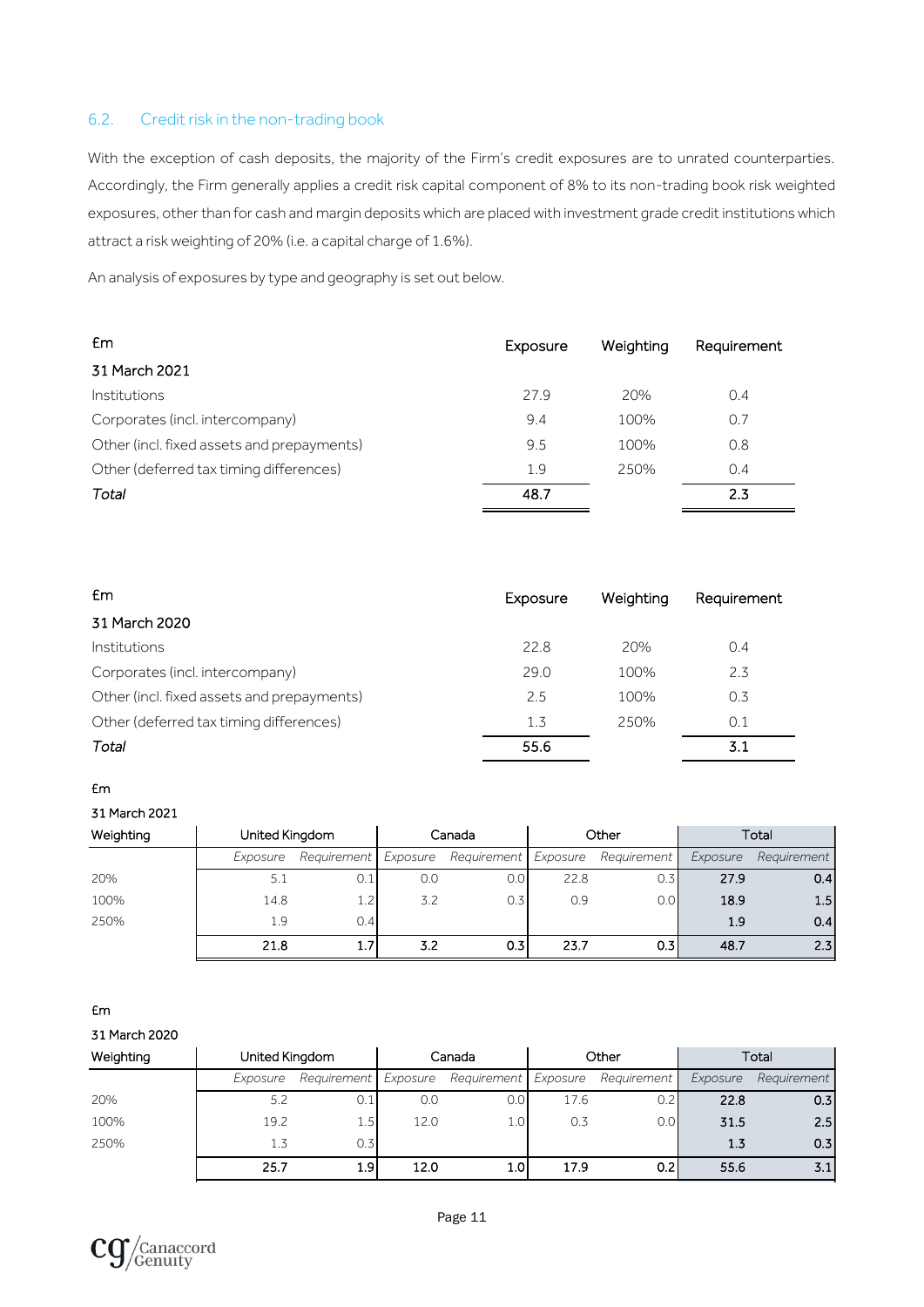The risk of non-payment by corporate clients is considered low, and the Firm ensures that corporate fees are held back from fund-raising activity to mitigate possible significant credit exposures.

The Firm has a rigorous policy of providing for aged receivables, which is consistent with that used throughout the CGGI Group. The table below shows the, impairment provisions as at 31 March 2021 and 31 March 2020 together with the movement. Provisions are primarily against outstanding amounts arising from the Firm's Investment Banking activities.

#### Expected credit loss allowance under IFRS 9 Financial Instruments

| (6000's)                                       | 12 months to  | 12 months to  |
|------------------------------------------------|---------------|---------------|
|                                                | 31 March 2021 | 31 March 2020 |
| Provision balance as the beginning of the year | 1.258         | 822           |
| Net increase/ (decrease) in provision          | (186)         | 436           |
| Provision balance as the end of the year       | 1,072         | 1,258         |
|                                                |               |               |
| Net increase / (decrease) in provision         | (186)         | 436           |
| Written off directly to statement to income    | 187           | 68            |
| Net charge/ (credit) through income statement  |               | 504           |

### <span id="page-11-0"></span>7. Use of ECAIs

The Firm uses External Credit Assessment Institutions ("ECAI") as part of its assessment of banks to use for the purpose of depositing its own cash resources as well as client money funds. Current policy requires the use of ratings from Moody's, Standard & Poor's and Fitch.

### <span id="page-11-1"></span>8. Operational risk

#### <span id="page-11-2"></span>8.1. Overview

Operational Risk is the risk of loss resulting from inadequate or failed internal processes, fraud, people and systems or from external events such as the occurrence of disasters or a security threat. It represents the largest single Pillar One risk in terms of capital allocation, which is derived using the Basic Indicator Approach ("BIA") as set out in the CRR.

Under Pillar Two, the Firm has assessed any residual risk by using the methodology set out below and in section three above.

#### <span id="page-11-3"></span>8.2. Assessment

Operational risk is assessed through both a high-level top-down assessment and the process of Risk and Control Self-Assessment ("RCSA").

The top-down view of operational risk within the Firm is complimented by the operational risk profile through the annual (or more frequent if appropriate) performance review of the RCSA within each business area. This involves the

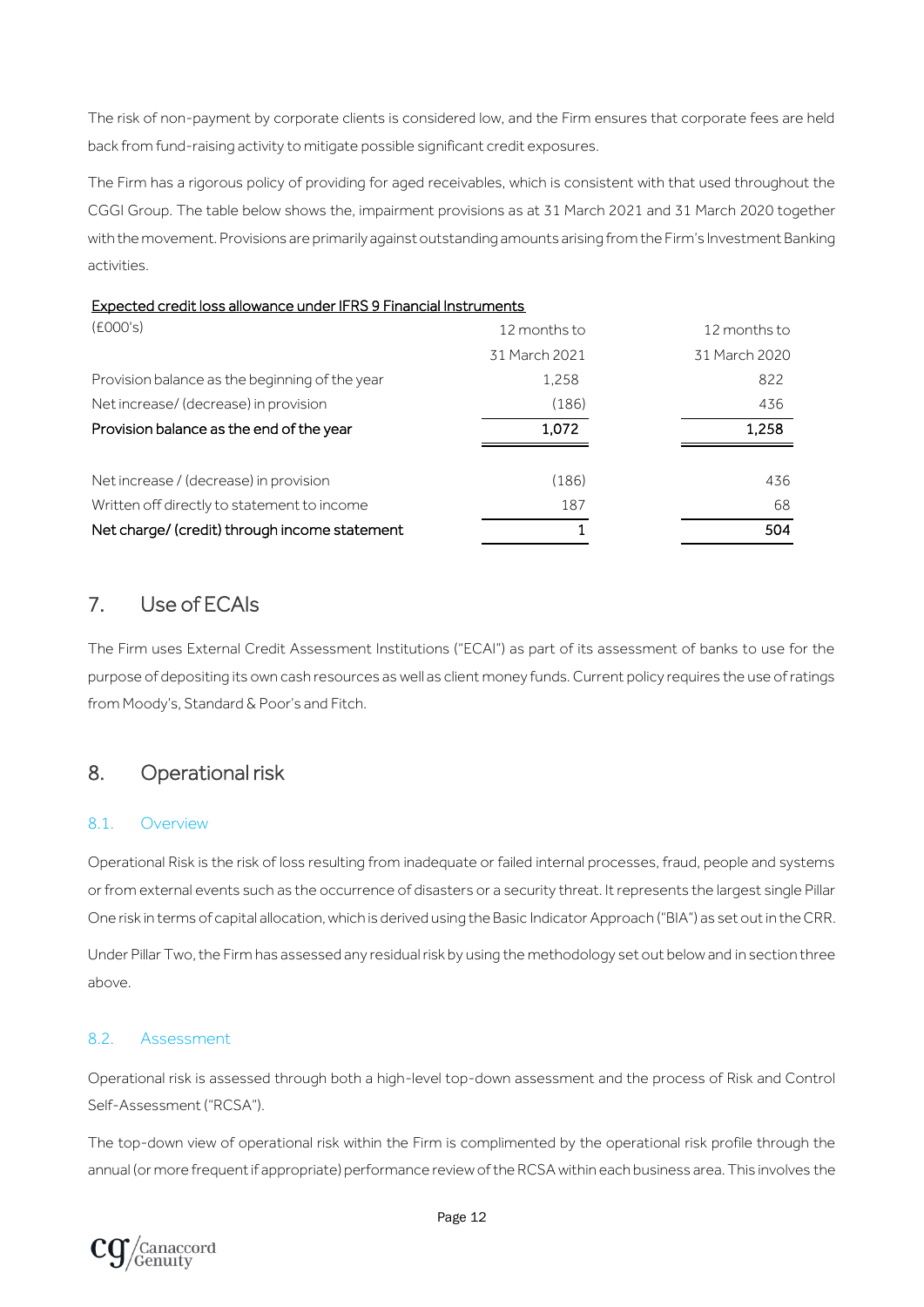heads of departments identifying the key operational risks within their area and assessing the effectiveness of the most significant controls associated with each risk. Mitigating actions, where appropriate, are identified which would reduce the risk and/or improve the effectiveness of the significant controls.

The results of the RCSAs are summarised and presented to the Risk and Compliance Committee, as well as being used to enhance the awareness of the operational risk profiles within the Firm and possible mitigating actions. Internal Audit also refers to RCSA documents in their risk-based approach to internal audit assignments.

For each inherent risk identified, existing controls to mitigate operational risks have been identified and are listed in the RCSA templates. An expected loss is calculated using the multiplication of residual risk impact and the likelihood after the consideration of controls and mitigating factors. The expected losses are represented in the Risk (Heat) Map to help communicate and prioritise management actions to further reduce risks to an acceptable level. The progress of any agreed actions is considered on a monthly basis at the Risk and Compliance Committee.

### <span id="page-12-0"></span>9. Market risk

#### <span id="page-12-1"></span>9.1. Overview

The Firm applies the standardised approach to market risk, which is the risk that changes in market prices such as equities, interest rates and exchange rates will affect the Firm's income or the value of its holdings in financial instruments. Exposure to market risk arises principally from CGL's trading book activities. Trading positions are generally in quoted holdings in gilts, equities, bonds, PIBS and preference shares.

The Firm reporting currency is sterling and it actively seeks to eliminate exposure in foreign currencies and the month end exposure in each currency is reported in the KRI pack. However, the Firm does not hedge its net investment in non-sterling denominated subsidiaries.

#### <span id="page-12-2"></span>9.2. Monitoring & control

The Firm has strict limits, both at a book and individual stock level. Individual stock limits are set to incorporate metrics such as the average traded volume (e.g. 5 days at 3 month's average volume) thus ensuring that positions have sufficient liquidity to be unwound in an orderly manner within an acceptable timeframe. Limit utilisation is monitored on a daily basis and any temporary breach requires the prior approval from Risk Management and Finance. Changes to formal position limits require appropriate approval.

### <span id="page-12-3"></span>10. Securitisation risk

The Firm does not undertake securitisation.

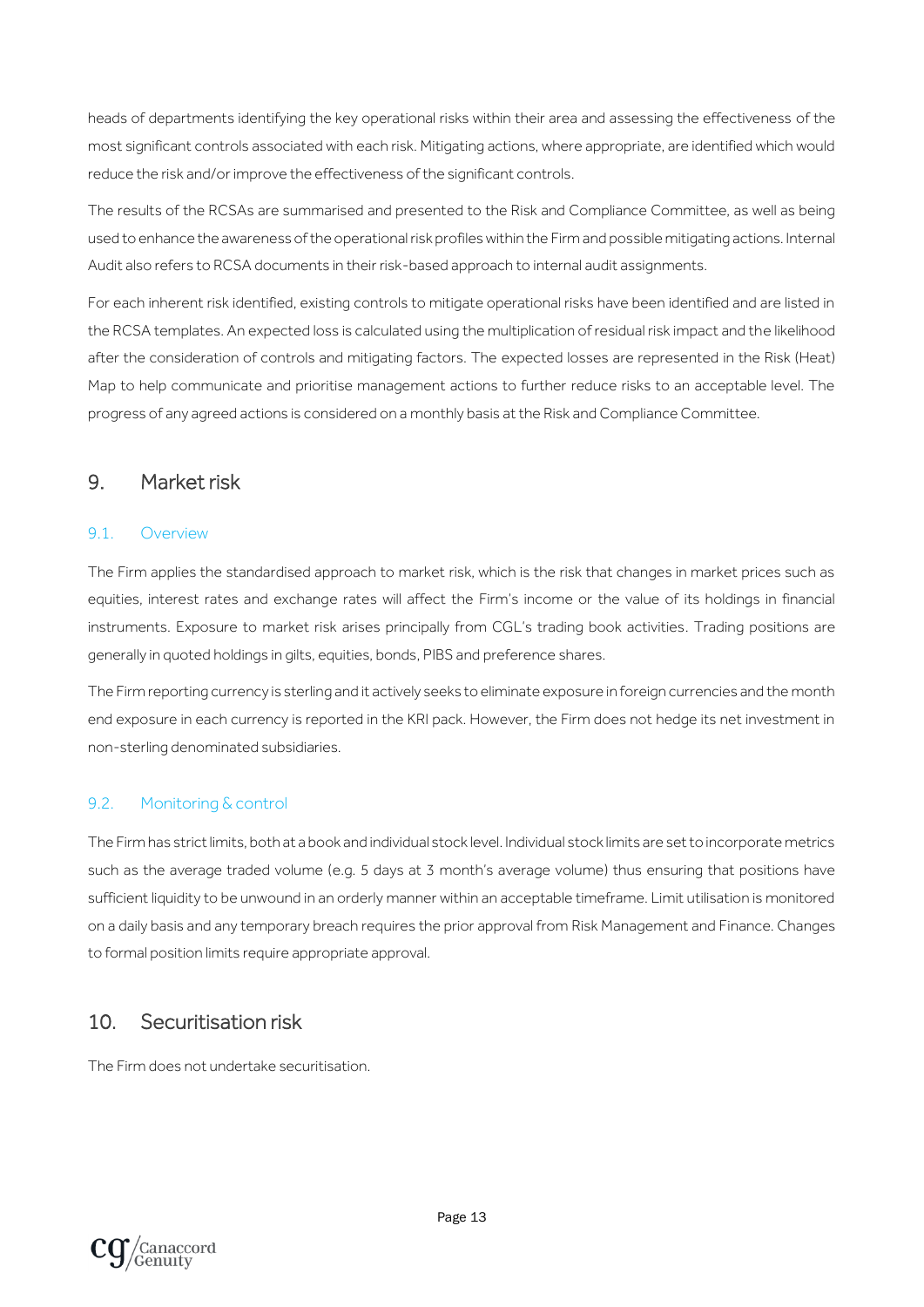### <span id="page-13-0"></span>11. Exposures in equities not included in the trading book

<span id="page-13-1"></span>The Firm does not have any non-trading book equity exposures.

### 12. Exposure to interest rate risk on positions not included in the trading book

The Firm is not a credit institution, nor does it have any significant off-balance sheet assets or liabilities. Outside of the trading book, the risk arising from a change of interest rates to the Firm is not significant and is set out in Note 19 of the Firm's financial statements for the year ended 31 March 2020.

### <span id="page-13-2"></span>13. Remuneration

#### <span id="page-13-3"></span>13.1. Classification of the Firm

As set out in the FCA's General guidance on proportionality: The Remuneration Code (SYSC 19A) & Pillar 3 disclosures on remuneration the Firm is classified as a level three proportionality tier firm for the purpose of remuneration disclosures on the basis that it has gross assets of less than £15bn.

#### <span id="page-13-4"></span>13.2. Remuneration Committee

CGL's Remuneration Committee remit covers the supervision and oversight the Firm's framework governing remuneration and reward, including overall responsibility for the implementation of and compliance with the FCA's Remuneration Code. The members of the Committee are all non-executive directors and are considered to be independent.

#### <span id="page-13-5"></span>13.3. The role of relevant stakeholders

The CEO is not a member of the Remuneration Committee, although he may provide non-binding advice to it.

#### <span id="page-13-6"></span>13.4. The link between pay and performance

Remuneration is made up of fixed and variable elements designed to reward performance, with the overall package intended to generally reflect market practice for any given role. However, the Firm's policy is that compensation should not be based entirely on revenue attributable to an individual.

Individual performance is measured in a number of ways against agreed objectives, with annual appraisals providing a significant element of performance assessment. The variable element of remuneration includes the use of share schemes, with awards deferred to ensure that longer-term performance is considered, with suitable claw-back in place in appropriate circumstances.

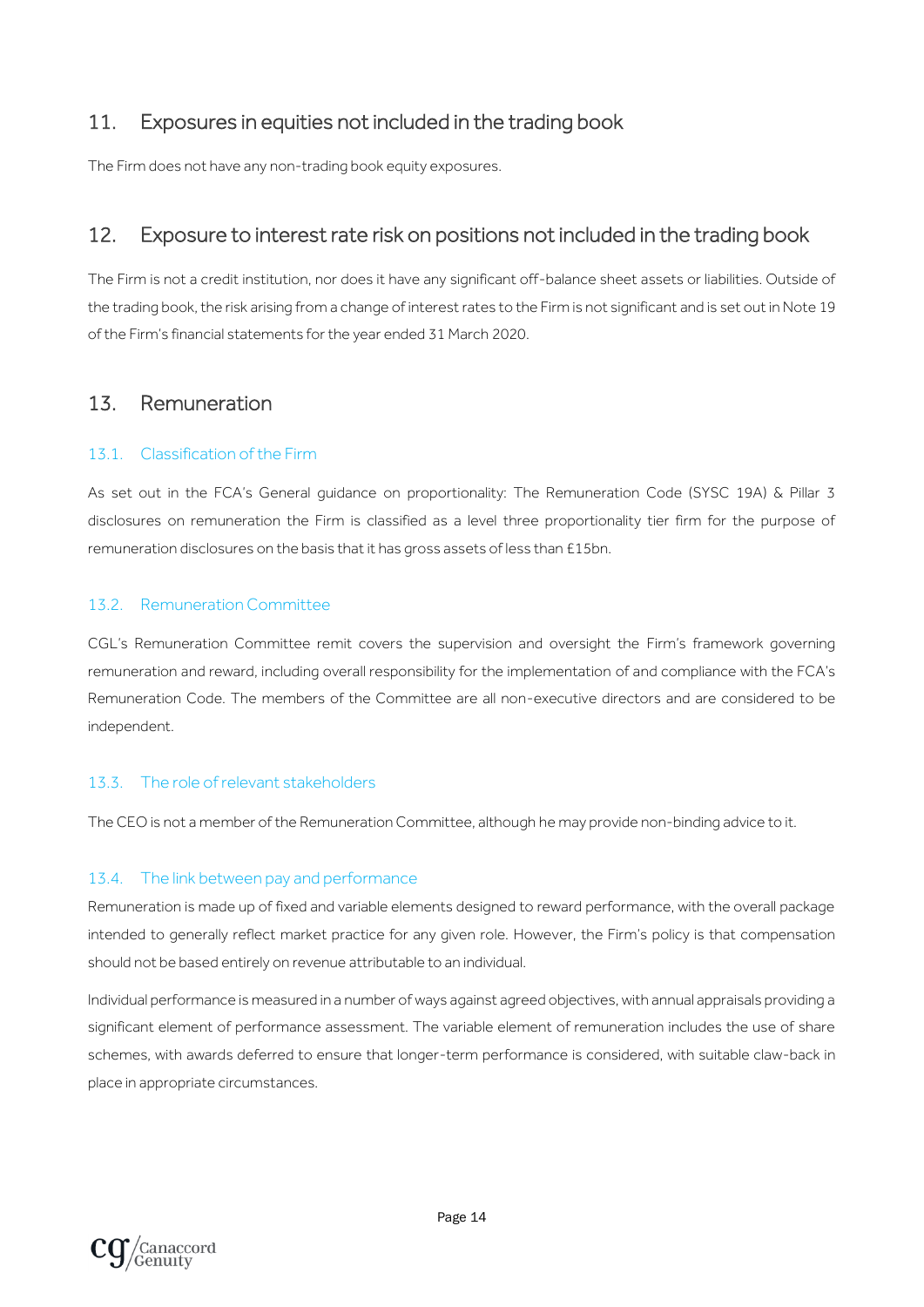#### <span id="page-14-0"></span>13.5. Aggregate remuneration

The Firm operates as an integrated Capital Markets business and, although it has different revenue types, there are no identifiable business areas other than Capital Markets. The tables below set out the aggregate fixed, variable and deferred remuneration for Remuneration Code Staff for the years ending 31 March 2021 and 31 March 2020 respectively. Senior management is defined as members of the Board.

| Year ended 31 March 2021                                                  |                                     |     |                  |
|---------------------------------------------------------------------------|-------------------------------------|-----|------------------|
| (Em unless stated otherwise)                                              | Senior Management  Other Code Staff |     | Total            |
| Fixed compensation                                                        | 0.4                                 | 2.3 | 2.7              |
| Variable compensation                                                     | 0.9                                 | 5.7 | 6.6              |
| <b>Total Compensation</b>                                                 | 1.2                                 | 8.0 | 9.2              |
| Number of Code Staff                                                      | 5                                   | 13  | 18               |
| Non-cash variable compensation awarded in shares<br>included in the above | 0.3                                 | 1.1 | 1.3 <sub>1</sub> |

## Year ended 31 March 2020

| (Em unless stated otherwise)                     | Senior Management Other Code Staff |     | Total |
|--------------------------------------------------|------------------------------------|-----|-------|
| Fixed compensation                               | 0.5                                | 2.8 | 3.3   |
| Variable compensation                            | 0.4                                | 1.8 | 2.2   |
| <b>Total Compensation</b>                        | 0.9                                | 4.6 | 5.5   |
|                                                  |                                    |     |       |
| Number of Code Staff                             |                                    | 15  | 22    |
| Non-cash variable compensation awarded in shares | 0.1                                | 0.4 | 0.5   |
| included in the above                            |                                    |     |       |

The non-cash variable compensation awarded in shares during the year represents the Company Employee Benefit Trust (EBT) award value. The vested amount recorded during the year represents the EBT vest value at vest date. The outstanding balance as at the year-end represents the unvested shares per year end share price.

| Non-cash variable compensation outstanding for period ending 31 March 2021 |                                             |          |               |  |  |  |
|----------------------------------------------------------------------------|---------------------------------------------|----------|---------------|--|--|--|
| Year ended 31 March 2021                                                   | Awarded during Vested during Outstanding at |          |               |  |  |  |
| (Em unless stated otherwise)                                               | the year                                    | the year | 31 March 2021 |  |  |  |
| Senior Management                                                          | O 3                                         | 0.0      | 0.7           |  |  |  |
| Other Code Staff                                                           | 11                                          | 0.6      | 4.1           |  |  |  |
| Total                                                                      | 1.3                                         | 0.6      | 4.8           |  |  |  |

There were no severance payments both in fiscal 2021 and in fiscal 2020.